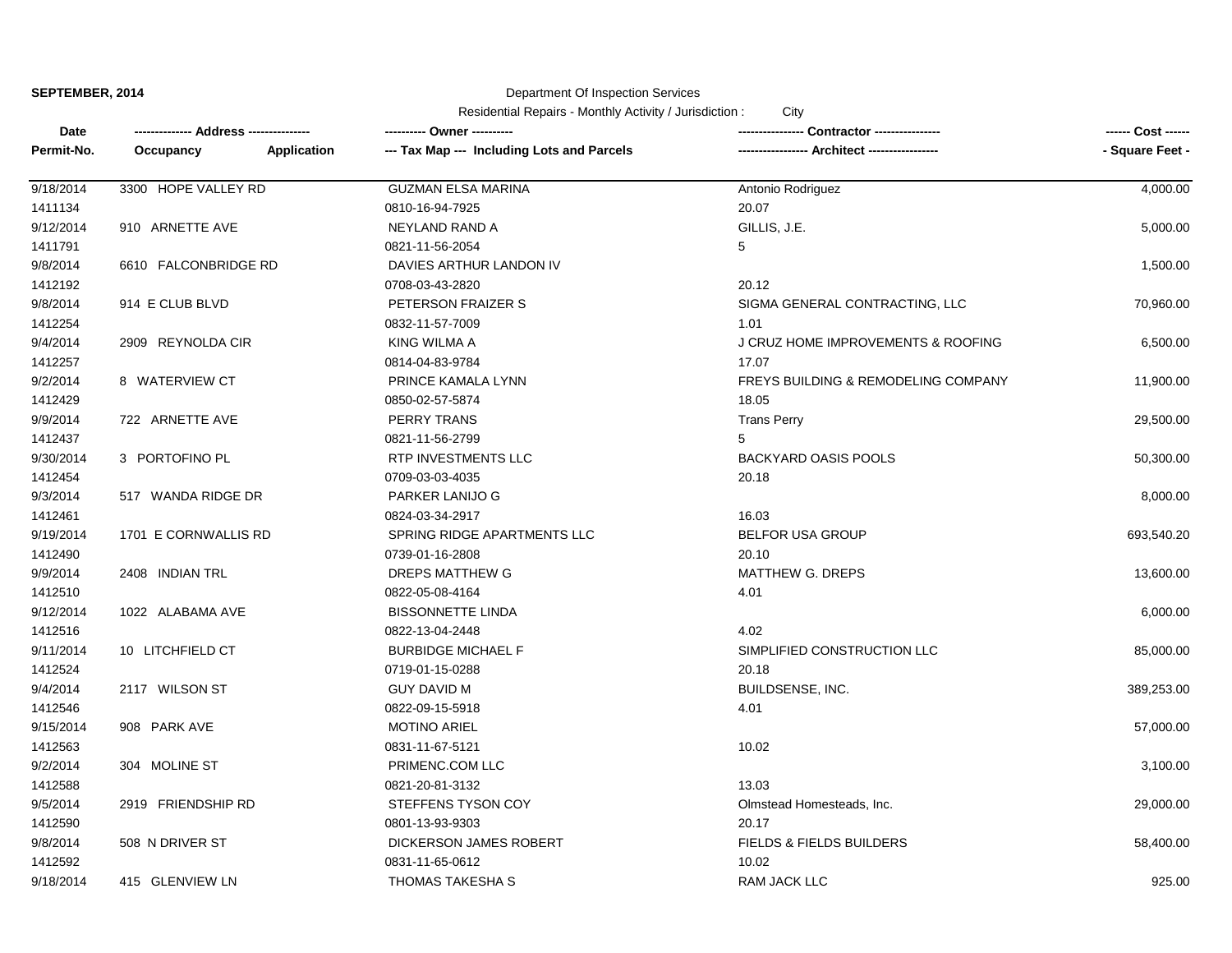# Department Of Inspection Services

| Date       |                        |             | --------- Owner ----------                 |                                               |                 |
|------------|------------------------|-------------|--------------------------------------------|-----------------------------------------------|-----------------|
| Permit-No. | Occupancy              | Application | --- Tax Map --- Including Lots and Parcels | -- Architect -----------------                | - Square Feet - |
| 1412601    |                        |             | 0850-01-25-0446                            | 18.05                                         |                 |
| 9/2/2014   | 2711 THOREAU DR        |             | <b>LOGAN MICHAEL</b>                       | Robco Fence & Deck                            | 2,800.00        |
| 1412624    |                        |             | 0749-04-83-0076                            | 20.14                                         |                 |
| 9/2/2014   | 404 E UMSTEAD ST       |             | <b>WELLS FARGO BANK NA</b>                 | <b>Timothy Glass</b>                          | 17,500.00       |
| 1412625    |                        |             | 0821-16-92-7651                            | 13.01                                         |                 |
| 9/11/2014  | 1508 GLENDALE AVE      |             | <b>BURCH AMELIA</b>                        | Zurbuch Construction, Inc.                    | 37,630.00       |
| 1412626    |                        |             | 0832-13-02-8990                            | 2                                             |                 |
| 9/11/2014  | 2814 WELCOME DR        |             | <b>WALKER CLAUDE RAY</b>                   | ROMEO GUEST ASSOC. INC                        | 101,680.00      |
| 1412629    |                        |             | 0811-13-03-1998                            | 20.17                                         |                 |
| 9/3/2014   | 705 RIPPLING STREAM RD |             | ORTEZ JOSE RUDI LAZO                       |                                               | 1,700.00        |
| 1412636    |                        |             | 0824-02-96-8047                            | 17.08                                         |                 |
| 9/19/2014  | 1610 DELAWARE AVE      |             | <b>BENDER CAROLINE</b>                     | MARLOWE, DOUGLAS W.                           | 21,600.00       |
| 1412637    |                        |             | 0822-10-37-4032                            | 4.01                                          |                 |
| 9/3/2014   | 6117 CHESDEN DR        |             | <b>GURLEY THADDEUS</b>                     | Envision Built, LLC                           | 23,041.00       |
| 1412638    |                        |             | 0728-01-38-9617                            | 20.12                                         |                 |
| 9/16/2014  | 707 LARCHWOOD DR       |             | <b>EVANS EDITH L</b>                       | ABSOLUTE CONSTRUCTION GROUP, LLC.             | 18,000.00       |
| 1412642    |                        |             | 0729-02-79-0309                            | 20.10                                         |                 |
| 9/12/2014  | 1302 VICKERS AVE       |             | LITTLE BRIAN                               | GILLIS, J.E.                                  | 27,000.00       |
| 1412643    |                        |             | 0821-15-54-9147                            | $\overline{7}$                                |                 |
| 9/16/2014  | 903 PROCTOR ST         |             | ELLZEY LAUREL B                            | <b>SPACE BUILDERS</b>                         | 8,911.00        |
| 1412649    |                        |             | 0821-11-55-6312                            | $7^{\circ}$                                   |                 |
| 9/18/2014  | 5 HUNTSCROFT CT        |             | VARNER JULIE A                             | KELLY, KEVIN B.                               | 15,500.00       |
| 1412650    |                        |             | 0718-03-31-5220                            | 20.12                                         |                 |
| 9/4/2014   | 908 CLEVELAND ST       |             | <b>TAYLOR GREGORY FLYNT</b>                | Kelly Builder, Jay M. - Jay Morgan Kelly, T/A | 120,000.00      |
| 1412653    |                        |             | 0831-05-18-0977                            | 8.02                                          |                 |
| 9/16/2014  | 2010 W CLUB BLVD       |             | COONLEY KIP D                              | GILLIS, J.E.                                  | 19,460.00       |
| 1412657    |                        |             | 0822-10-25-6375                            | 4.01                                          |                 |
| 9/8/2014   | 4206 TROTTER RIDGE RD  |             | <b>GOSMAN MICHAEL I</b>                    | <b>CHAMPION WINDOW SIDING</b>                 | 23,166.00       |
| 1412658    |                        |             | 0709-04-92-5706                            | 20.18                                         |                 |
| 9/18/2014  | 1017 W TRINITY AVE     |             | <b>SCHRAM MICHAEL</b>                      | PARKER, DAVID R.                              | 122,865.00      |
| 1412668    |                        |             | 0822-19-60-7810                            | 3.02                                          |                 |
| 9/8/2014   | 622 PAMLICO ST         |             | <b>SECURE INC</b>                          | ROBERT L. STRICKLAND CONSTRUCTION LLC.        | 175,481.00      |
| 1412669    |                        |             | 0822-16-92-1852                            | 3.02                                          |                 |
| 9/19/2014  | 203 WINROCK PL         |             | DEAN J GARY                                | <b>ZENITH HOMES</b>                           | 5,500.00        |
| 1412676    |                        |             | 0813-01-36-3167                            | 17.07                                         |                 |
| 9/9/2014   | 3101 CORNWALL RD       |             | <b>MUSANTE GERARD J</b>                    | ACTUAL SIZE BUILDERS, INC                     | 22,000.00       |
| 1412695    |                        |             | 0810-19-50-3099                            | 20.08                                         |                 |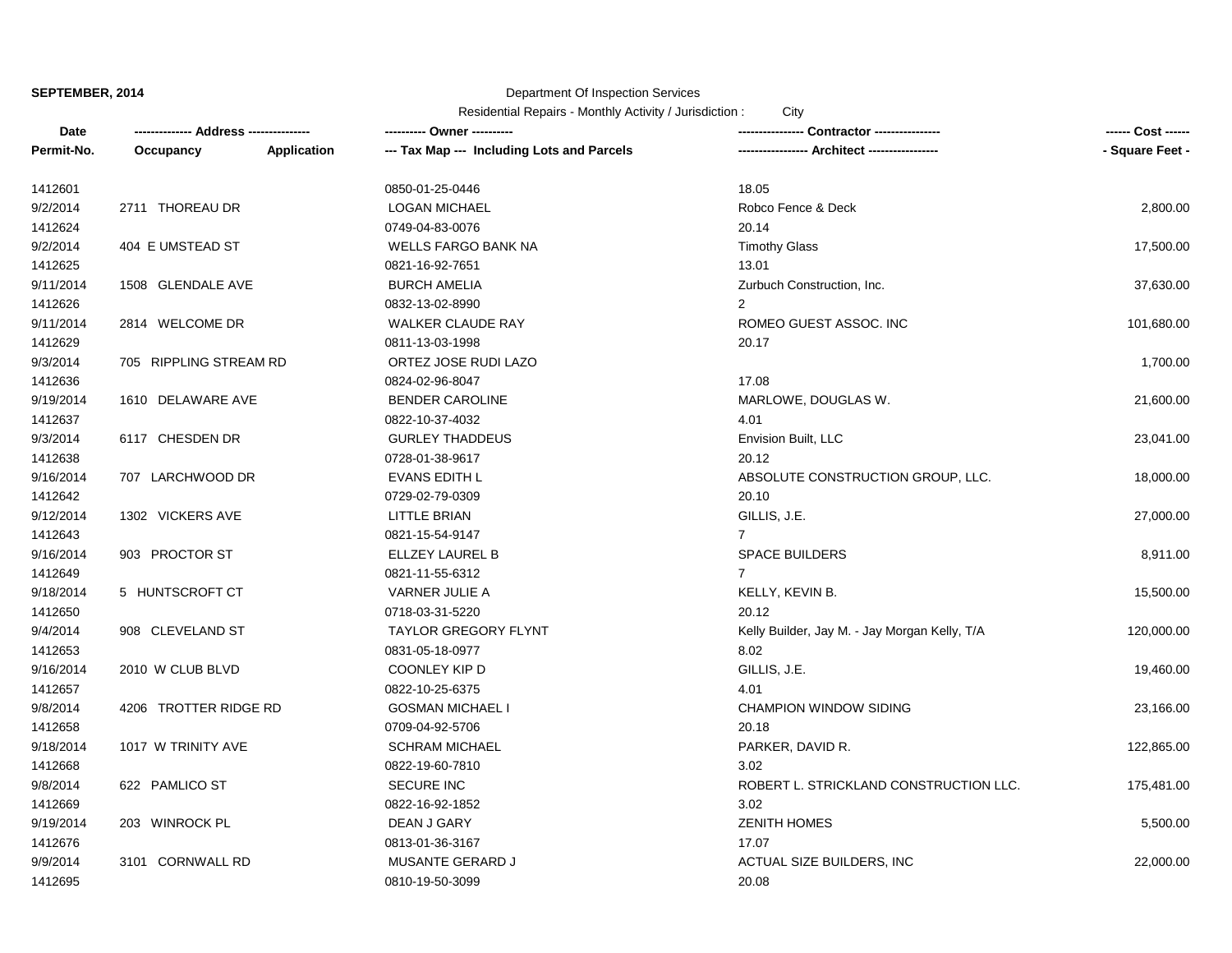# Department Of Inspection Services

| Date       | ------------- Address -------------- |             | ---------- Owner ----------                |                                     | ------ Cost ------ |
|------------|--------------------------------------|-------------|--------------------------------------------|-------------------------------------|--------------------|
| Permit-No. | Occupancy                            | Application | --- Tax Map --- Including Lots and Parcels |                                     | - Square Feet -    |
| 9/4/2014   | 808 WARING ST                        |             | <b>MARKHAM MAXINE</b>                      | <b>RAM JACK LLC</b>                 | 3,237.00           |
| 1412697    |                                      |             | 0833-19-50-2292                            | 1.01                                |                    |
| 9/4/2014   | 809 EVA ST                           |             | <b>TUCKER JEANETTE</b>                     | Vistabution, LLC                    | 1,000.00           |
| 1412698    |                                      |             | 0831-10-36-6617                            | 11                                  |                    |
| 9/16/2014  | 807 BURCH AVE                        |             | <b>RENOVISION PROPERTIES LLC</b>           | Renovision Properties, LLC          | 94,600.00          |
| 1412701    |                                      |             | 0821-07-58-0178                            | 5                                   |                    |
| 9/25/2014  | 4512 ROLLINGWOOD DR                  |             | <b>FULLERTON WAYNE H</b>                   | Brightleaf Development Company, LLC | 64,836.00          |
| 1412705    |                                      |             | 0718-02-79-6767                            | 20.11                               |                    |
| 9/8/2014   | 2707 LAWNDALE AVE                    |             | MONSEIN INVESTMENT LLC                     | BERINI, JOE F., CONST. CO.          | 1,000.00           |
| 1412712    |                                      |             | 0812-16-94-9283                            | 4.02                                |                    |
| 9/25/2014  | 2316 CHARLES ST                      |             | PARKER-JOHNSON VELMA P                     | Conner Building Services, Inc.      | 22,000.00          |
| 1412713    |                                      |             | 0820-10-25-7623                            | 20.09                               |                    |
| 9/22/2014  | 719 S BUCHANAN BLVD                  |             | SMITH JASON AARON DAVID                    |                                     | 2,700.00           |
| 1412714    |                                      |             | 0821-11-56-1853                            | 5                                   |                    |
| 9/11/2014  | 307 CLAY ST                          |             | HARRISON DENISE L                          | Dajaglo Property Services           | 19,000.00          |
| 1412715    |                                      |             | 0831-19-52-5435                            | 10.01                               |                    |
| 9/30/2014  | 3824 COTTONWOOD DR                   |             | FERNHOLZ FERNANDO                          |                                     | 12,000.00          |
| 1412716    |                                      |             | 0800-01-37-8729                            | 20.17                               |                    |
| 9/8/2014   | 705 HOLLOWAY ST                      |             | <b>FELDMAN CLIFF</b>                       |                                     | 1,800.00           |
| 1412728    |                                      |             | 0831-10-27-8025                            | 11                                  |                    |
| 9/23/2014  | 17 BIRNHAM LN                        |             | <b>HARLOW DAVID A</b>                      | FREYS BUILDING & REMODELING COMPANY | 45,300.00          |
| 1412735    |                                      |             | 0810-20-80-4003                            | 20.07                               |                    |
| 9/12/2014  | 2936 CHAPEL HILL RD                  |             | <b>CHAMIEC-CASE LINDA</b>                  | George Pelton                       | 8,900.00           |
| 1412755    |                                      |             | 0810-08-77-8725                            | 20.15                               |                    |
| 9/12/2014  | 810 GERARD ST                        |             | AZAR PHILIP JOHN                           |                                     | 1,500.00           |
| 1412756    |                                      |             | 0821-10-36-6958                            | 5                                   |                    |
| 9/12/2014  | 2234 GLOVER RD                       |             | ACG DURHAM LLC                             | <b>MARVIN SORTO</b>                 | 500.00             |
| 1412757    |                                      |             | 0830-04-84-7224                            | 20.14                               |                    |
| 9/12/2014  | 4305 PINE BARK TRL                   |             | KOWALSKI JOSEPH S                          | TAYLOR, DAVID BENTON                | 30,221.66          |
| 1412764    |                                      |             | 0800-01-19-9239                            | 20.17                               |                    |
| 9/12/2014  | 102 N MAPLE ST                       |             | <b>JACKSON BARBARA H</b>                   | Darren Hinkle                       | 11,600.00          |
| 1412765    |                                      |             | 0831-15-53-5604                            | 10.01                               |                    |
| 9/12/2014  | 504 COMPTON PL                       |             | <b>EULER KURT</b>                          | MANN-LYMAN CONSTRUCTION LLC.        | 70,000.00          |
| 1412766    |                                      |             | 0821-19-61-3455                            | $\overline{7}$                      |                    |
| 9/12/2014  | 502 MALLARD AVE                      |             | <b>GLADIN KRAMER JESSICA K</b>             | YELVERTON CONTRACTING, LLC.         | 96,800.00          |
| 1412767    |                                      |             | 0831-05-18-6011                            | 11                                  |                    |
| 9/25/2014  | 1016 GLORIA AVE                      |             | <b>SUSCO DAVID M</b>                       | Carpenter, Joel D.                  | 23,000.00          |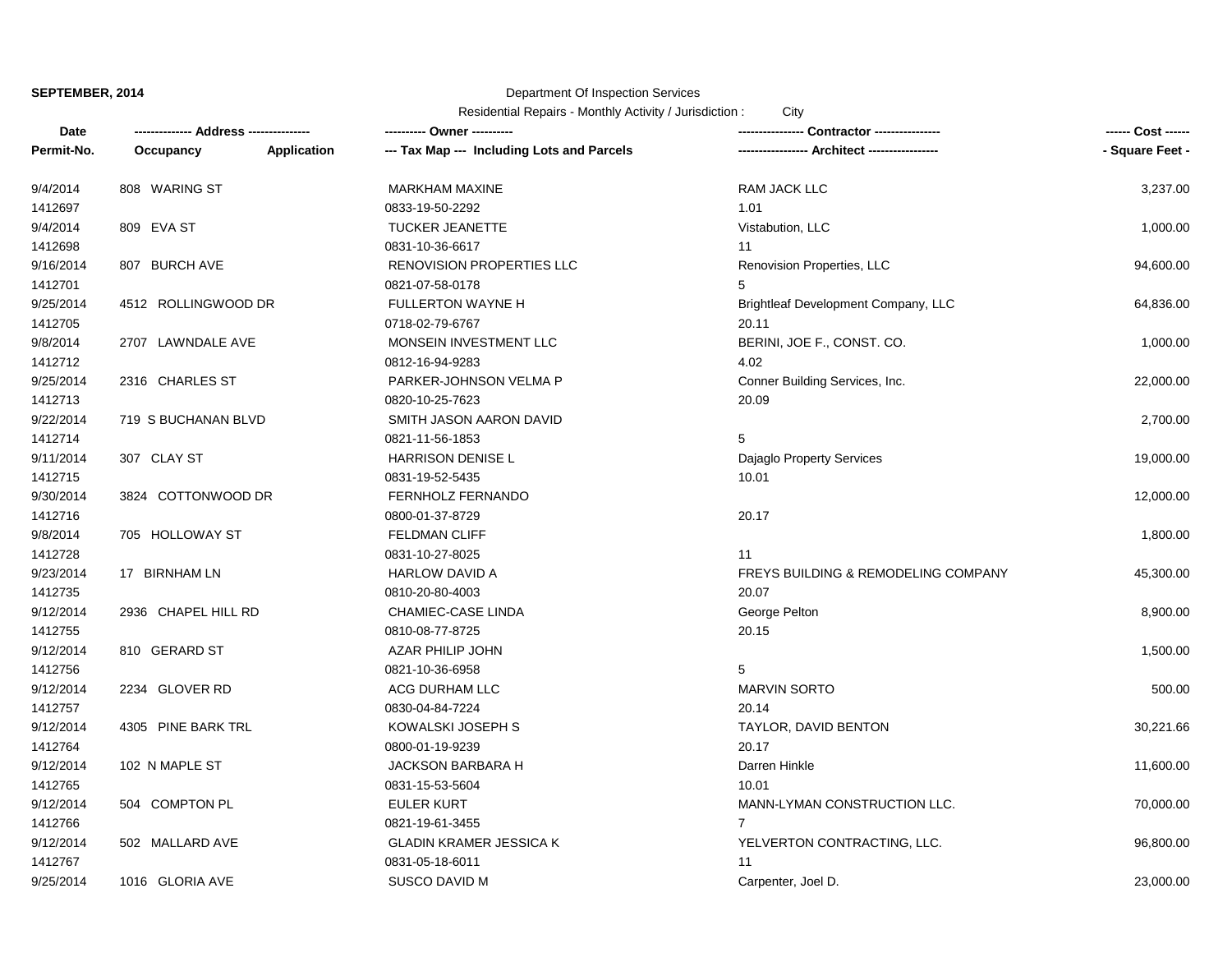### Department Of Inspection Services

| Date       | ------------- Address -------------- |             | ---------- Owner ----------                |                                             | ------ Cost ------ |
|------------|--------------------------------------|-------------|--------------------------------------------|---------------------------------------------|--------------------|
| Permit-No. | Occupancy                            | Application | --- Tax Map --- Including Lots and Parcels | ---------------- Architect ---------------- | - Square Feet -    |
| 1412772    |                                      |             | 0822-19-60-7237                            | 3.02                                        |                    |
| 9/16/2014  | 804 OXFORDSHIRE LN                   |             | PODGOREANU MIHAI                           | Robco Fence & Deck                          | 12,000.00          |
| 1412775    |                                      |             | 0707-02-69-5366                            | 20.12                                       |                    |
| 9/15/2014  | 4610 HUNTERS RIDGE TRL               |             | <b>RITTS DEAN HARRISON</b>                 | KENNEDY BUILDING CO INC                     | 410,000.00         |
| 1412777    |                                      |             | 0709-01-45-5312                            | 20.18                                       |                    |
| 9/26/2014  | 151 COFIELD CIR                      |             | <b>SANDERS MICHAEL</b>                     | EVOLUTIONARY DECKING                        | 18,780.00          |
| 1412780    |                                      |             | 0719-03-32-7843                            | 20.08                                       |                    |
| 9/12/2014  | 2502 CASCADILLA ST                   |             | <b>BENTON BARBARA L</b>                    | Turnlight Partners Ltd.                     | 12,000.00          |
| 1412781    |                                      |             | 0832-10-36-7822                            | 1.01                                        |                    |
| 9/18/2014  | 119 W SEEMAN ST                      |             | <b>JONES STEVEN S</b>                      | ROCKLAND CONSTRUCTION                       | 24,017.00          |
| 1412782    |                                      |             | 0832-17-01-8175                            | $\mathcal{P}$                               |                    |
| 9/26/2014  | 611 LIBSON ST                        |             | ASHTON RALEIGH RESIDENTIAL LLC             | Ashton Raleigh Residential L.L.C.           | 6,000.00           |
| 1412796    |                                      |             | 0737-02-95-6906                            | 20.14                                       |                    |
| 9/16/2014  | 1434 COLE MILL RD                    |             | ODOM CORRIE J                              | BERINI, JOE F., CONST. CO.                  | 20,500.00          |
| 1412797    |                                      |             | 0813-03-41-0317                            | 17.05                                       |                    |
| 9/30/2014  | 806 E OAK DR                         |             | <b>WELSH RICHARD J</b>                     |                                             | 4,200.00           |
| 1412801    |                                      |             | 0813-03-03-3473                            | 17.07                                       |                    |
| 9/16/2014  | 5 BUNKER HILL PL                     |             | <b>BURTON PATRICIA A</b>                   | DeWeese Construction Services, Inc.         | 46,900.00          |
| 1412855    |                                      |             | 0802-02-85-1716                            | 17.06                                       |                    |
| 9/16/2014  | 3521 MANFORD DR                      |             | <b>BISHOP DEBORAH J</b>                    | JONES, GERALD, ALUMINUM                     | 1,700.00           |
| 1412856    |                                      |             | 0810-20-90-6699                            | 20.07                                       |                    |
| 9/16/2014  | 2640 UNIVERSITY DR                   |             | STEPPE-JONES CECELIA TRUSTEE               | AKR Builders - Shane Edward Trent, T/A      | 3,444.00           |
| 1412860    |                                      |             | 0820-05-18-5648                            | 6                                           |                    |
| 9/18/2014  | 3517 ROSE OF SHARON RD               |             | <b>LUKNIGHT BRAM</b>                       | ALLIED MANAGEMENT GROUP, LLC                | 88,581.00          |
| 1412861    |                                      |             | 0813-01-25-8480                            | 17.07                                       |                    |
| 9/23/2014  | 205 W WEAVER ST                      |             | <b>GILMER MARY G</b>                       | KENBURN RESTORATION, LLC.                   | 61,000.00          |
| 1412866    |                                      |             | 0820-07-78-1806                            | 13.04                                       |                    |
| 9/30/2014  | 4221 NEW BERN PL                     |             | JOYCE VERONICA L                           | CAROLINA YARDBARNS, LLC                     | 5,933.00           |
| 1412871    |                                      |             | 0709-04-74-6971                            | 20.18                                       |                    |
| 9/19/2014  | 1406 SHEPHERD ST                     |             | PREMAKUMAR SANJAY K                        | ACANTHUS CONSTRUCTION, LLC                  | 27,500.00          |
| 1412873    |                                      |             | 0821-15-53-6309                            | $\overline{7}$                              |                    |
| 9/19/2014  | 1303 NICKLAUS DR                     |             | LENNAR CAROLINAS LLC                       | Lennar Carolinas, LLC                       | 1,200.00           |
| 1412878    |                                      |             | 0824-03-11-8201                            | 17.11                                       |                    |
| 9/30/2014  | 1109 BERKELEY ST                     |             | <b>HARRIS BAHARI</b>                       | Mamie Sackey Harris                         | 3,599.00           |
| 1412881    |                                      |             | 0822-14-44-8761                            | 3.01                                        |                    |
| 9/18/2014  | 3528 DARWIN RD                       |             | <b>KENNEDY CHARLES D JR</b>                | <b>RICKY ROBINSON</b>                       | 150,000.00         |
| 1412887    |                                      |             | 0719-01-27-1913                            | 20.08                                       |                    |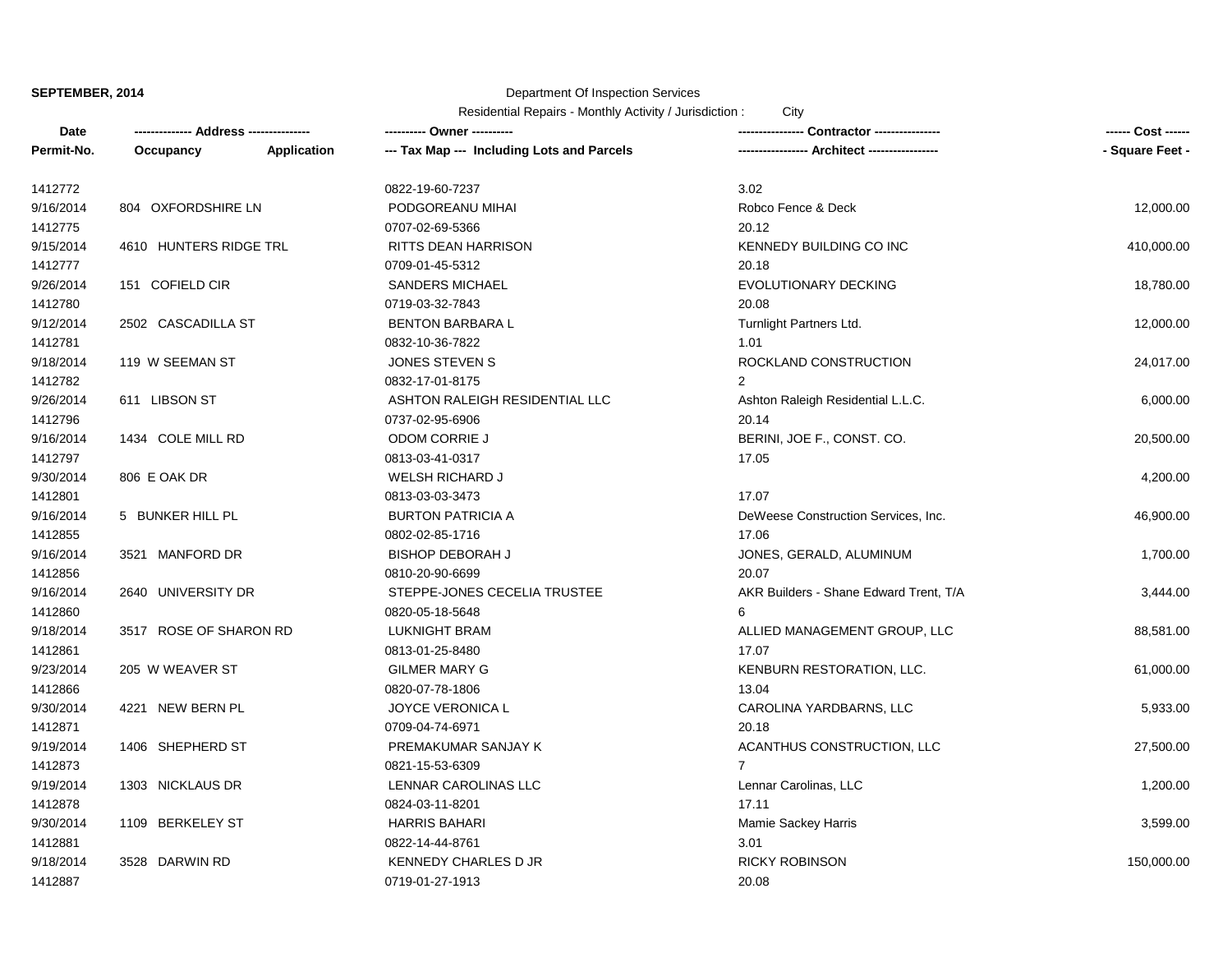# Department Of Inspection Services

| <b>Date</b> | -------------- Address --------------- |             | ---------- Owner ----------                |                                                      | ------ Cost ------ |
|-------------|----------------------------------------|-------------|--------------------------------------------|------------------------------------------------------|--------------------|
| Permit-No.  | Occupancy                              | Application | --- Tax Map --- Including Lots and Parcels | ---------------- Architect -----------------         | - Square Feet -    |
| 9/18/2014   | 3 BLADENBORO CT                        |             | <b>NEEDHAM KORI E</b>                      | ROOT, P. BOWMAN, III                                 | 20,250.00          |
| 1412889     |                                        |             | 0718-04-50-6450                            | 20.12                                                |                    |
| 9/19/2014   | 3118 DEERCHASE WYND                    |             | <b>BOOTH PAUL G</b>                        | MCFARLAND, GLENN CLARK                               | 4,000.00           |
| 1412891     |                                        |             | 0814-03-32-6620                            | 17.07                                                |                    |
| 9/19/2014   | 2321 ENGLEWOOD AVE                     |             | NICHOLSON JENNY D                          | Kimmell Remodeling & Restoration, LLC                | 90,940.00          |
| 1412896     |                                        |             | 0822-13-04-4652                            | 4.02                                                 |                    |
| 9/19/2014   | 111 NANCY RHODES DR                    |             | <b>GOSS MARGARET L</b>                     | Carolina Garage Builders                             | 18,972.00          |
| 1412912     |                                        |             | 0803-02-87-8284                            | 17.07                                                |                    |
| 9/19/2014   | 1418 WOODLAND DR                       |             | <b>KESSLER MARY P</b>                      | Steinbrecher Service Inc.                            | 16,000.00          |
| 1412915     |                                        |             | 0822-16-84-4104                            | 3.02                                                 |                    |
| 9/22/2014   | 1211 SPRUCE ST                         |             | HABITAT FOR HUMANITY OF DURHAM             | HABITAT FOR HUMANITY OF DURHAM INC.                  | 1,000.00           |
| 1412917     |                                        |             | 0831-07-58-4301                            | 9                                                    |                    |
| 9/19/2014   | 3918 HOPE VALLEY RD                    |             | 2ND CHANCE PROPERTIES LLC                  | Ted and Tonya McDaniel                               | 24,000.00          |
| 1412920     |                                        |             | 0719-02-66-0695                            | 20.08                                                |                    |
| 9/19/2014   | 609 CLARION DR                         |             | MCCULLERS CLARENCE K                       | Prince & Sons, Inc.                                  | 15,600.00          |
| 1412921     |                                        |             | 0803-04-73-9278                            | 17.07                                                |                    |
| 9/22/2014   | 1025 SYCAMORE ST                       |             | <b>BOGGS ERIC THOMAS</b>                   | Roby, Inc., Andrew                                   | 51,016.00          |
| 1412931     |                                        |             | 0821-18-40-1914                            | $7^{\circ}$                                          |                    |
| 9/23/2014   | 304 E DELAFIELD AVE                    |             | <b>DENES SARAH M</b>                       | Diego Lopez Painting                                 | 21,000.00          |
| 1412943     |                                        |             | 0833-06-20-8060                            | 1.01                                                 |                    |
| 9/22/2014   | 923 W MARKHAM AVE                      |             | <b>LYONS CLAIRE M</b>                      | CRABTREE, GAIL                                       | 5,000.00           |
| 1412944     |                                        |             | 0822-19-72-3441                            | 3.02                                                 |                    |
| 9/23/2014   | 2701 PICKETT RD                        |             | FOREST AT DUKE INC                         | KOEHLER PARTNERS, INC.                               | 200.00             |
| 1412945     |                                        |             | 0810-07-59-3307                            | 20.15                                                |                    |
| 9/25/2014   | 15 ALTMONT CT                          |             | <b>BRADLEY DON W</b>                       | <b>B&amp;D Blue Water Builders LLC</b>               | 47,696.00          |
| 1412948     |                                        |             | 0801-03-43-1720                            | 20.17                                                |                    |
| 9/22/2014   | 2903 ARNOLD RD                         |             | REBUILD IT PROPERTIES GROUP                | <b>ENVIROCON SERVICES</b>                            | 47,000.00          |
| 1412950     |                                        |             | 0810-08-98-4247                            | 20.15                                                |                    |
| 9/25/2014   | 1916 HART ST                           |             | <b>HISTORIC PRESERVATION</b>               | Rainbow Way Construction and Consulting Services LLC | 35,218.21          |
| 1412958     |                                        |             | 0831-15-53-7170                            | 10.01                                                |                    |
| 9/25/2014   | 2518 WRIGHTWOOD AVE                    |             | SPARGENS THOMAS A JR                       | HOWELL, JOHN E.                                      | 150,000.00         |
| 1412960     |                                        |             | 0811-16-84-3421                            | 6                                                    |                    |
| 9/23/2014   | 505 HARKNESS CIR                       |             | DURHAM RENTAL LLC                          | <b>GREAT TARHEEL RESTORATION CO.</b>                 | 43,500.00          |
| 1412961     |                                        |             | 0801-03-32-9072                            | 20.17                                                |                    |
| 9/25/2014   | 4603 ROLLINGWOOD DR                    |             | KELLEY JOHN P                              | TAYLOR, DAVID BENTON                                 | 25,735.00          |
| 1412964     |                                        |             | 0718-02-79-8651                            | 20.11                                                |                    |
| 9/25/2014   | 512 GRAY AVE                           |             | <b>HILL JULES</b>                          | MCKINNEY HOME RENOVATION AND REPAIR, INC.            | 2,500.00           |